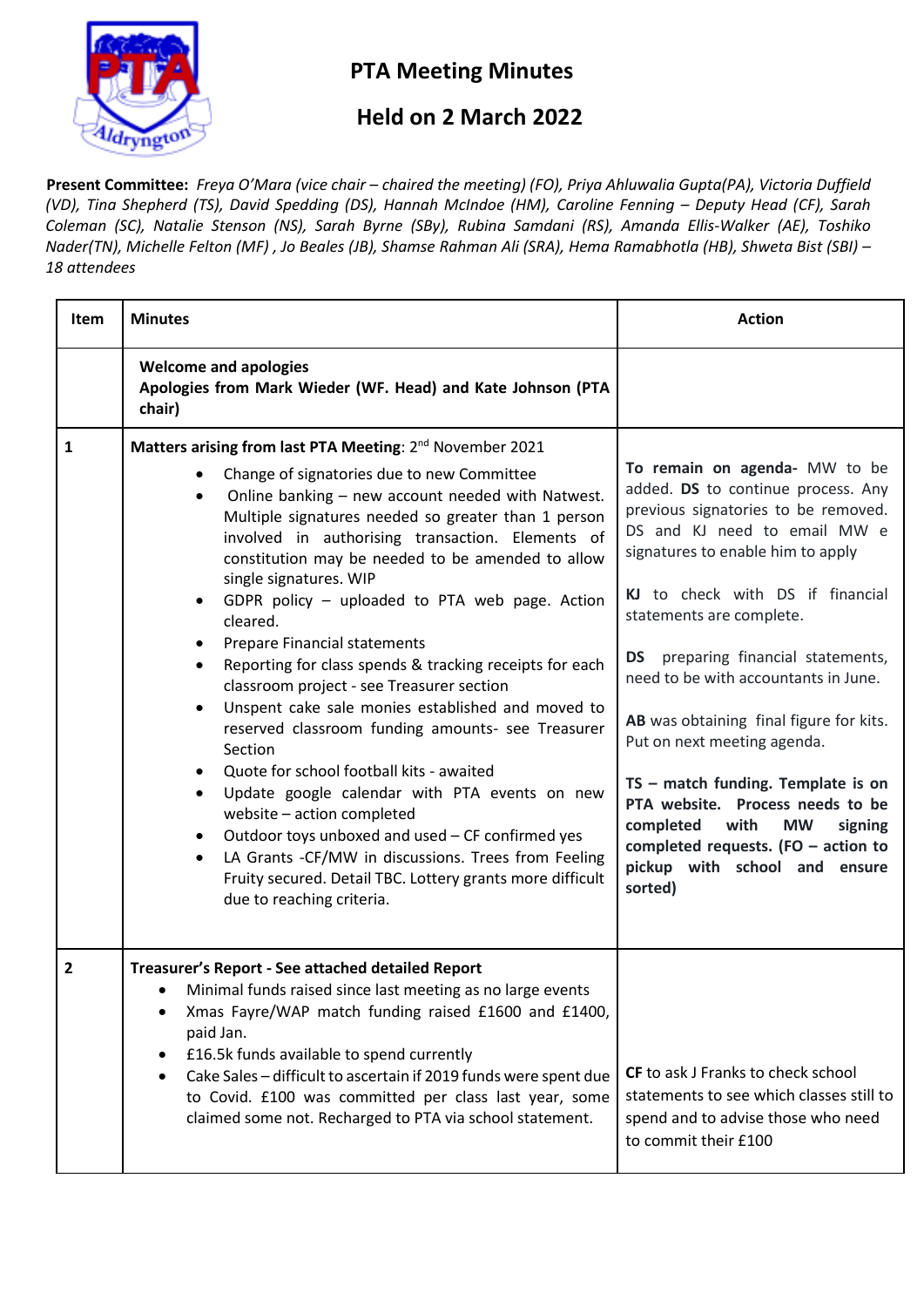| 3 | <b>Head Teacher's Update</b><br>• CF read a statement from MW who was again unable to attend<br>• Thanks sent to all over challenging time. Covid still impacting on<br>teaching and school resource. But hopes to increase outdoor<br>events into summer.<br>MW and CF had funding ideas; some whiteboards failing, library<br>update costs, outdoor stage and reading area, canopies for<br>weather protection, LS outdoor space.<br>DS requested school to obtain quotes and organise requests to<br>enable funding to be considered and agreed via usual PTA<br>process                                                                                                                                                                                                                                                                                                                                             | CF to organise quotes and requests<br>with MW for discussion next meeting.<br>Also to check discussion on outdoor<br>canopies (raised by MF)                                                                                                                                                                                                                                                                       |  |
|---|-------------------------------------------------------------------------------------------------------------------------------------------------------------------------------------------------------------------------------------------------------------------------------------------------------------------------------------------------------------------------------------------------------------------------------------------------------------------------------------------------------------------------------------------------------------------------------------------------------------------------------------------------------------------------------------------------------------------------------------------------------------------------------------------------------------------------------------------------------------------------------------------------------------------------|--------------------------------------------------------------------------------------------------------------------------------------------------------------------------------------------------------------------------------------------------------------------------------------------------------------------------------------------------------------------------------------------------------------------|--|
| 4 | <b>Events this term</b><br><b>Disco</b><br>24 <sup>th</sup> March . Outdoor Spring Disco<br><b>Bag to School</b><br>Hema confirmed van booked for Thursday 28 <sup>th</sup> April.<br>Donations can be dropped from Monday 25 <sup>th</sup> April.<br>Note pool club should open 25 <sup>th</sup> April so alternative storage<br>$\bullet$<br>will be needed as changing rooms won't be able to be used.<br>Note – winter collection booked for Friday 9 <sup>th</sup> December<br>$\bullet$<br>2022<br><b>Second hand Uniform</b><br>TS confirmed sale will be on $7th$ and $8th$ April after school<br>٠<br>Lots of stock so discount was proposed to shift surplus<br>$\bullet$<br>Might be able to sell at disco next to family lounge<br>$\bullet$<br>Discussed making bunting for outdoor events from dresses<br>(if any sewers at school want to volunteer!) and also<br>donating surplus to First Days charity | NS to organise with disco team. NS a/w<br>MW to confirm if disco can be indoors<br>if weather poor. TBC. All other planning<br>in hand<br>VD to organise outside Lounge<br>SBy/SD to organise license - complete<br>Hema will put a poster on the gate to<br>advertise before Easter break<br>VD to put collection date on newsletter<br>TS - 7 <sup>th</sup> and 8 <sup>th</sup> April after school<br>confirmed. |  |
|   | <b>Bake Sales</b><br>To be held outside - venue TBC as storage of cakes to be<br>$\bullet$<br>considered<br>School need to define format (out/in/by class/wrapped etc)<br>$\bullet$<br>required.<br><b>Easter Egg Hunt</b><br>HM advised that eggs were being arranged - some donated<br>$\bullet$<br>some purchased, format as per pre covid.<br>HM and Tiffany Forshaw to arrange with school which days<br>$\bullet$<br>suit FS/LS/MS/US best and will plan around that<br>Proposed dates 4/5/6 <sup>th</sup> April<br>$\bullet$                                                                                                                                                                                                                                                                                                                                                                                     | CF agreed to confirm how this will<br>work with schools covid position and<br>to contact Mrs Harris (Anna D also on<br>the cake team) to discuss if they are<br>happy to lead and bring dates for next<br>meeting.<br>HM/Tiffany Forshaw organising. JB<br>offered to help.                                                                                                                                        |  |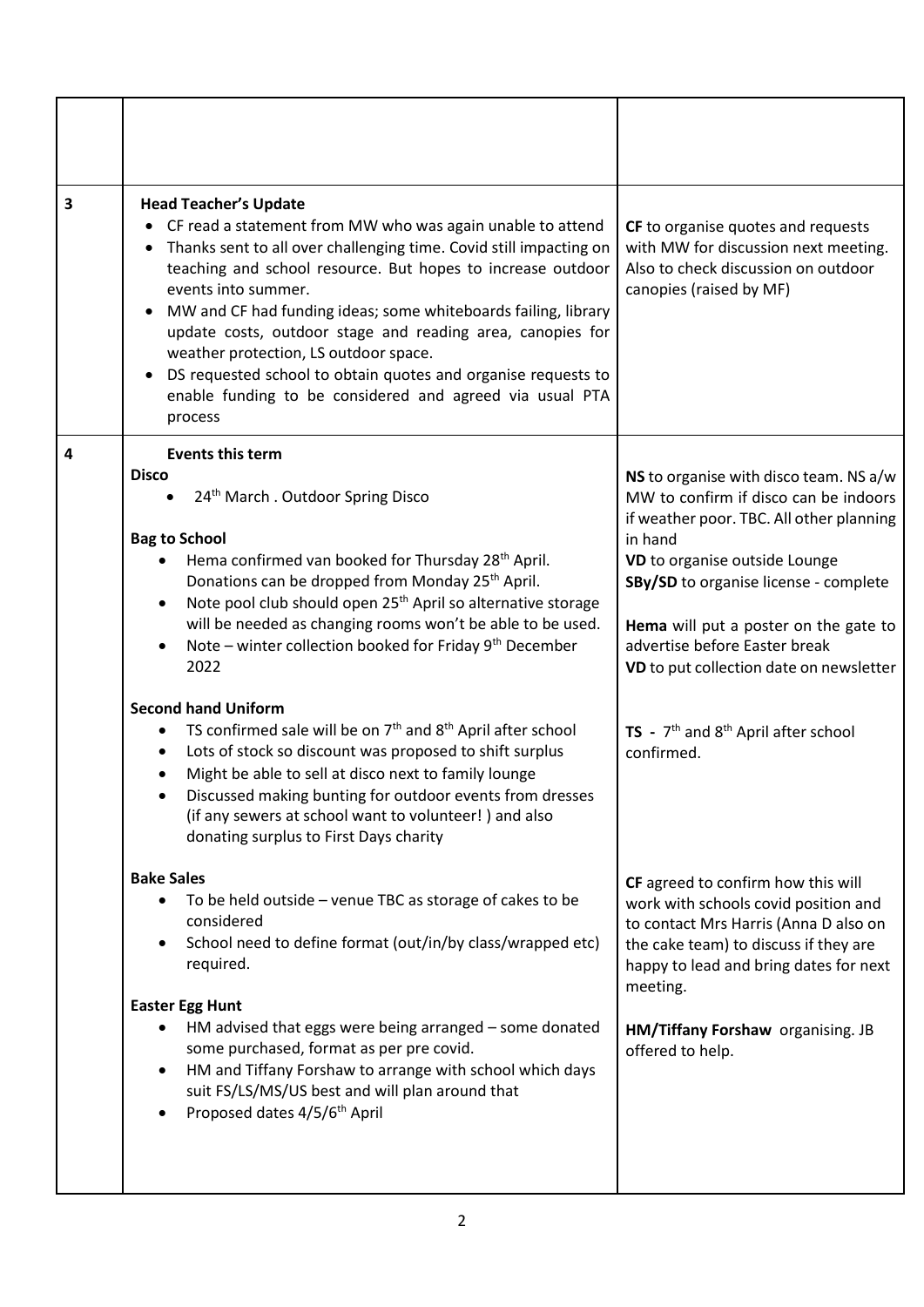|   | <b>Coffee Morning</b><br>Update from TN. Previous event a success with approx. 30-<br>40 attending including govs and HT.<br>Discussed frequency and themes for discussion for future<br>events. Would be good to hold on different days but<br>Wednesday are currently the only option due to<br>commitments.<br>Frequency agreed probably best monthly (weekly / 2 weekly<br>possibly too frequent)<br>TT asked CF if the teachers could join - possibility but only<br>between 8.40-8.50 when in playground before school.<br>Next date TBC                                     | TN to ask MW to pick theme. CF can<br>ensure right teaching team are<br>available for theme where possible.   |
|---|------------------------------------------------------------------------------------------------------------------------------------------------------------------------------------------------------------------------------------------------------------------------------------------------------------------------------------------------------------------------------------------------------------------------------------------------------------------------------------------------------------------------------------------------------------------------------------|---------------------------------------------------------------------------------------------------------------|
|   | <b>Pool Club</b><br>JB - meeting to introduce pool club 2022 went well. Pool will<br>no longer be available to PTA on weekends/Mr Bridge hols<br>but will be open longer.<br>Applications open Friday 4 <sup>th</sup> March and all comms drafted<br>Pool opening 25 <sup>th</sup> April subject to chlorine probe. Agreed<br>cost of which should be shared 50/50 pool and PTA - await<br>quote                                                                                                                                                                                   |                                                                                                               |
|   | <b>Happy's Circus</b><br>Amanda Ellis-Walker planning and updated as follows;<br>22 <sup>nd</sup> April 2022. SBy has done license.<br>Tickets will be sold 2-3 <sup>rd</sup> week March, £9 per ticket. Ideally<br>$\bullet$<br>sell 300-400 and will open up to local schools/ME pre school<br>if sales slow<br>Children will receive flyer and red nose.<br>٠<br>Pizza/sweets/drinks to be sold<br>$\bullet$<br>Need volunteers<br>$\bullet$<br>Security and locking up etc TBC as Mr Bridge not on site                                                                        | VD to include on newsletter and ask<br>for helpers<br>SBY will do bar (with help)<br>TS offered to help event |
| 5 | <b>Future events/AOB</b><br><b>Make the rules</b><br>Committee decided this should be held once a year with a<br>proposed Summer term date TBC. Can arrange next<br>meeting.<br><b>Art Exhibition</b><br>Thurs 26 <sup>th</sup> May confirmed date<br>Whole school event, Queen's Jubilee themed to showcase<br>children's artwork with the option to purchase to raise funds<br>Preceded by art competition<br>$\bullet$<br>Brenda Goodchild will attend next meeting to give details of<br>$\bullet$<br>event and how the PTA can help. Details can then go on<br>newsletter etc | Mrs Goodchild to lead and<br>has.<br>requested PTA help. To be discussed at<br>next meeting.                  |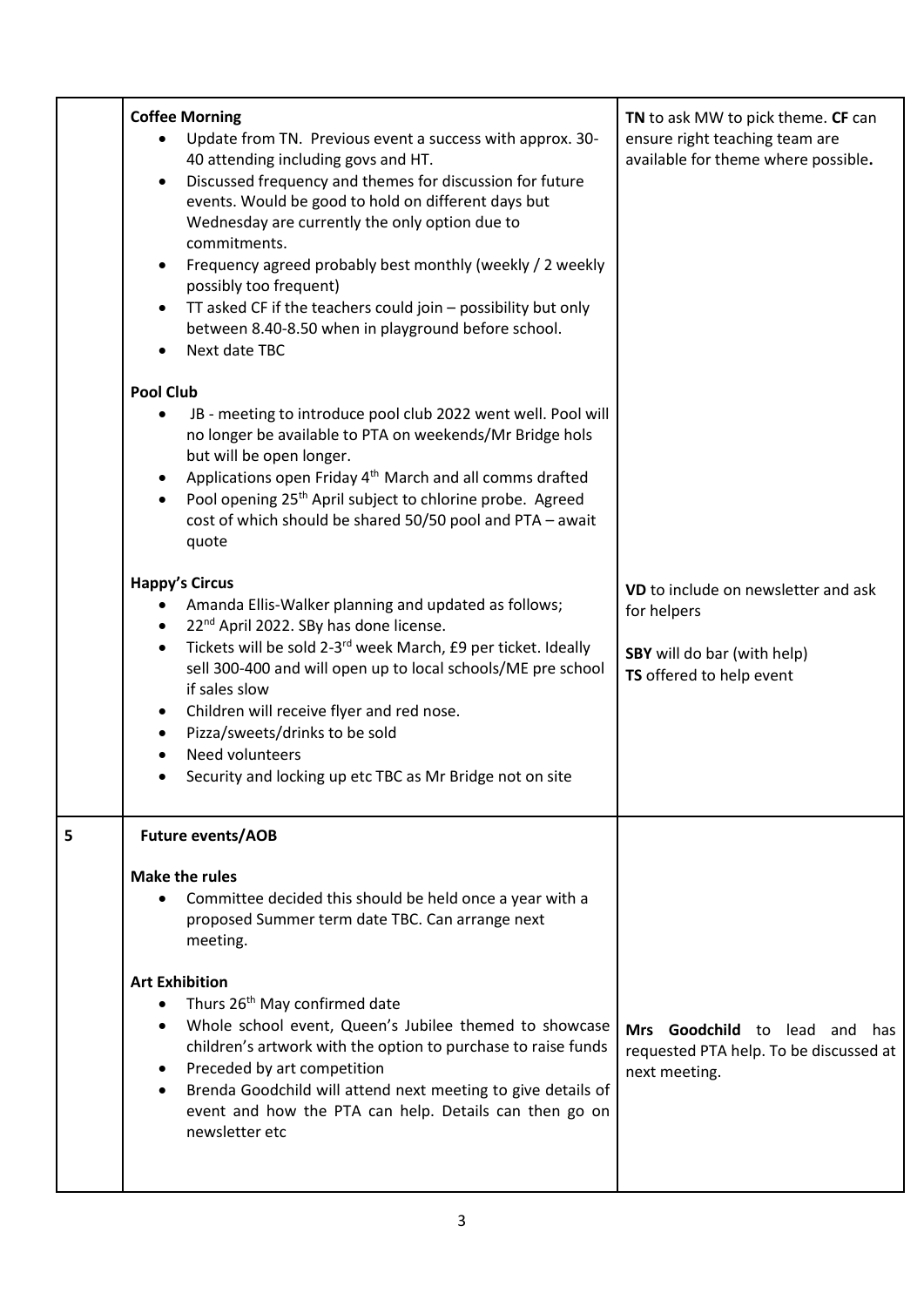|                         | <b>Sports Week</b><br>No update. CF had not discussed with MW as it's too soon to<br>have details.                                                                                                                                                                                                                                                                                                                                                                                                                                                                                                                                                                       | CF/MW to let PTA know what help is<br>needed nearer the time                                                                                                                                                                                                                                                                        |  |
|-------------------------|--------------------------------------------------------------------------------------------------------------------------------------------------------------------------------------------------------------------------------------------------------------------------------------------------------------------------------------------------------------------------------------------------------------------------------------------------------------------------------------------------------------------------------------------------------------------------------------------------------------------------------------------------------------------------|-------------------------------------------------------------------------------------------------------------------------------------------------------------------------------------------------------------------------------------------------------------------------------------------------------------------------------------|--|
|                         | <b>Eid Party</b><br>Shamse leading event and updated.<br>15 <sup>th</sup> July held outside after school. CF confirmed school were<br>good to go for this event.<br>Volunteers needed for henna tattoos, face painting etc<br>• Will be open to external stallholders, agreed £10 per stall and<br>can advertise via usual social media channels. Emily Counihan<br>has a list of previous stallholders which may be useful.<br>Food - will be a stall but format to be agreed. PTA BBQs are<br>$\bullet$<br>available if needed.<br>Event to have an email address<br>Try a Tri<br>Committee agreed 18 <sup>th</sup> June 2022 (subject to Mr Bridge being<br>$\bullet$ | VD to put on newsletter<br>Shamse to request Eid email from<br>Simon Windisch<br>CF to confirm 18 <sup>th</sup> ok with School                                                                                                                                                                                                      |  |
|                         | available re pool/site access)<br>DS advised that usual planning - entries, medals etc will be<br>needed.<br>Anil has offered to lead catering. Hope to return to BBQ<br>format<br>Play equipment needs better fencing off.<br>Helpers will be needed nearer the time                                                                                                                                                                                                                                                                                                                                                                                                    | <b>DS</b> to purchase racing pins.<br>Note- bar needs adequate beer and<br>Diet Coke (feedback last event)                                                                                                                                                                                                                          |  |
| 6                       | <b>Car Parked</b><br>Picnic and Poetry updated CF on format of this event. School<br>event but has been a combined School PTA event previously<br>sometimes with yr 6 stalls. Suggested that yr 6's could have<br>stalls at the Eid Party<br>Desserts from around the world - previously suggested by<br>Shamse - could be combined as a bake sale event? Linked into<br>bake sale actions.<br>Rubbish Club - litter pickers at school.<br>Silver Coin mosaic (formerly copper coin) - discussed but<br>unlikely to reappear as coins not as abundant and issues getting<br>them to bank. Remove next agenda.                                                            | CF to speak to MW re decision on this<br>event.<br><b>Shamse</b> $-$ to speak to her Eid team on<br>if Yr 6 stalls could happen at the Eid<br>event<br>$CF$ – bake sale action with Mrs Harris to<br>enable dates to be booked in<br>$MW - can you put rubbish picking on$<br>school council agenda please to<br>engage pupil help? |  |
| $\overline{\mathbf{z}}$ | <b>AOB</b><br>$TN$ – suggested re-introducing class reps to expand reach and<br>support for PTA, particularly in FS/LS. Roles and responsibilities doc<br>did exist?                                                                                                                                                                                                                                                                                                                                                                                                                                                                                                     | VD to include on newsletter                                                                                                                                                                                                                                                                                                         |  |